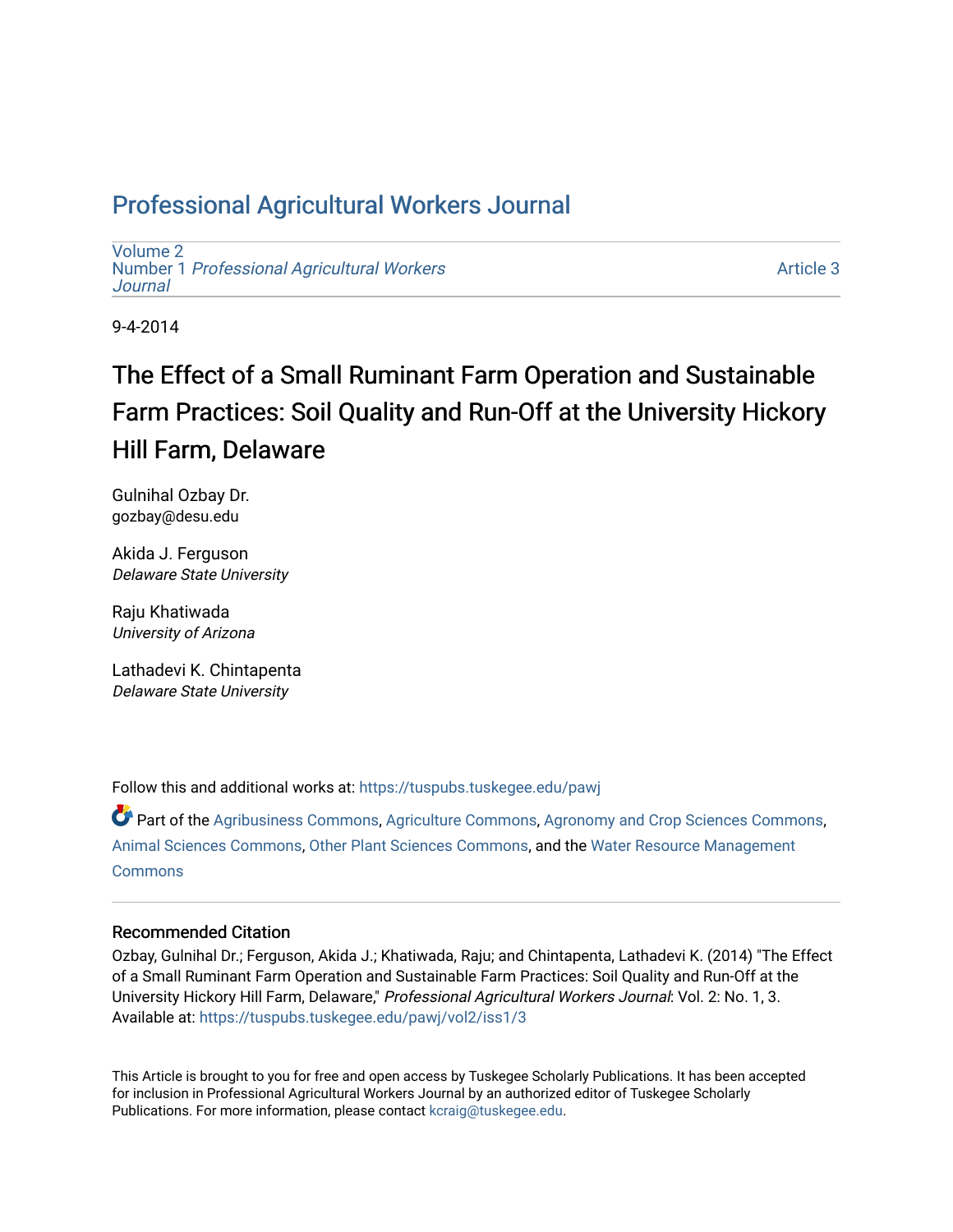### **THE EFFECT OF A SMALL RUMINANT FARM OPERATION AND SUSTAINABLE FARM PRACTICES: SOIL QUALITY AND RUN-OFF AT THE UNIVERSITY HICKORY HILL FARM, DELAWARE**

## **\*Gulnihal Ozbay1 , Akida J. Ferguson<sup>1</sup> , Raju Khatiwada1,2 , and Lathadevi K. Chintapenta1 1 Delaware State University, Dover, DE and 2 University of Arizona, Tucson, AZ \*Email for lead author: gozbay@desu.edu**

#### **Abstract**

This project was designed to evaluate the effect of ruminant grazing practices at Hickory Hill Farm on the surrounding environment by measuring soil nutrients and runoff chemistry. Three pastures on the farm (Goat, Cattle and Control) were selected for soil sampling and nutrient analyses were recorded. Physical water quality parameters were conducted on the runoff collected from the farm after Hurricane Sandy. The sites with animal activity had higher levels of sulfate, phosphate, nitrate, Mehlich 3 phosphorus and conductivity when compared to control site. However, the control site had slightly higher pH and chloride levels. Nitrogen and phosphorous levels were very low at the control site when compared with the cattle and goat sites. Overall, soil quality was not found to be severely degraded from ruminant grazing activities. It will be vital to continue monitoring the farm to ensure its management practices are allowing optimal farm profitability and environmental health.

**Keywords:** Farm Management, Nutrients, Ruminant Grazing, Run-off

#### **Introduction**

Crop yields have been drastically improved by technological advancements and animal operation efficiency; however, some farming practices continue to threaten the environment's health. Thus, implementation of sustainable agricultural practices is necessary to protect soil, water, and air quality as well as to insure long-term farm productivity. Continuous crop production depletes soil nutrients and organic matter in the topsoil decreasing crop yields. Animal operations can also lead to overgrazing of pastures and excess nutrient accumulation in soil due to animal excrements (Kee, 2010). Therefore, improper management of organic and inorganic fertilizers can become detrimental to soil health. Unsound farm management practices can also threaten the profitability of a farm thereby affecting the economy of a largely agricultural state such as Delaware. Agriculture contributes nearly eight billion dollars to the economy of Delaware, and 39% of all land is used for farming (Kee, 2010).

Agricultural land is the largest non-point source pollution, as it is inadequately located and the animal feeding operations allow overgrazing or neglect nutrient management practices. Agricultural operations such as ploughing, irrigation practices, incorrect use of pesticides and fertilizers also contribute to pollution (U.S. Environmental Protection Agency, 2005). Pollution leads to precipitation of nutrients which travels across the land carrying pesticides and nutrients from the runoff into local surface water. The state of Delaware occupies 1.1% of the total Chesapeake Bay watershed by acreage but contributes to 1.8% of the nitrogen and 1.9% of the phosphorus pollution (Chesapeake Executive Council, 2009). Nitrogen and phosphorus are the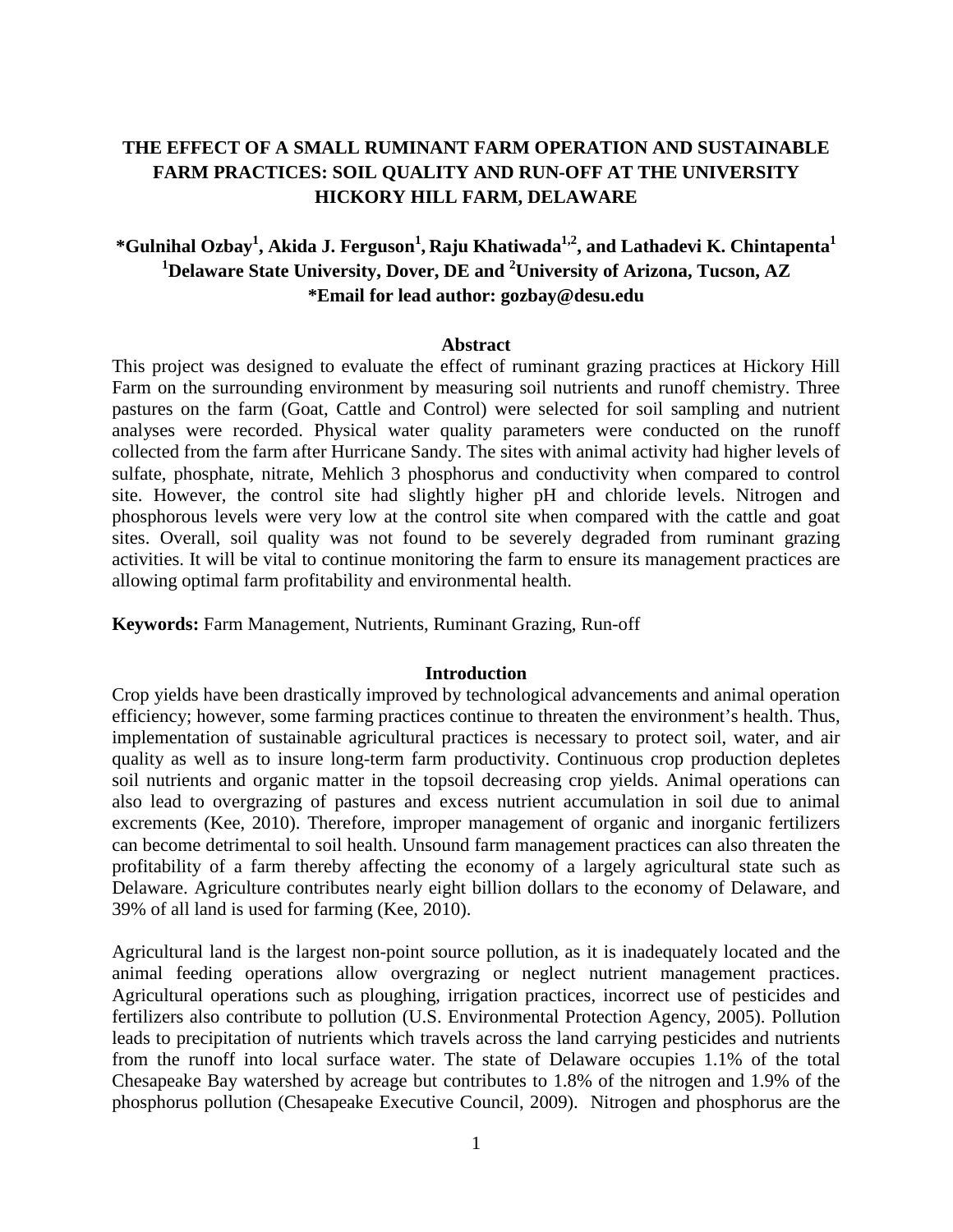limiting nutrients in water bodies; their overabundance can cause eutrophication and kill aquatic life. Farm runoff may be monitored and tested to insure that it does not contain any contaminants that will pollute a watershed.

 Delaware State University is dedicated to use environmental friendly practices and strives to manage and implement the practices at its Hickory Hill Farm. At the Hickory Hill Farm station cattle, sheep, and goat were rotated after several months from one pasture to another in order to reduce their impact on the land as one of the nutrient management practices. During the sampling period, animals were rotated into other pastures for some time, but were not crossed onto each other's pastures. Animal excrement left on the pastures serves as a fertilizer and in areas where the excrement was accumulated may be scattered across the land for even distribution. When animals are held on concrete surfaces such as the corrals, their excrement is removed and used for fertilizer elsewhere. This project was designed to evaluate the effect of managed ruminant grazing on the chemistry of soil and runoff water at Hickory Hill Farm, Cheswold, Delaware. The primary objective for environmental testing was to ensure that no excess nutrients were present in the farm run-off and there was no significant damage to soil quality. Soil quality was not expected to be severely degraded at any site due to the small herd of animals present and active nutrient management practices. Our first null hypothesis in this study was that the soil nutrients conditions do not vary in different study seasons. Our second null hypothesis was that the soil nutrients conditions do not vary in different study sites. The purpose of this study is to improve soil health by continuously evaluating the management practices implemented in the farm.

#### **Materials and Methods**

#### **Study Site**

Hickory Hill Farm is Delaware State University's 77 acre ruminant farm located in Kent County, Delaware. It currently houses about 70 goats, 10 sheep and 40 registered Angus cattle. This farm is situated in the Leipsic River section of the Delaware Bay drainage watershed. Soil at this site is primarily Sassafras loam with a 2 to 5% slope. Landscape of Kent County is upland coastal plains with an elevation of 1.0 to 8.4 m and the mean annual precipitation is between 106.7 cm and 121.9 cm while the mean annual air temperature is 11.1 to 14.4 ˚C (USDA NRCS, 2012).

#### **Sample Collection**

Three pastures (Sites G, C, and N) on the farm were selected for soil sampling, site G was housed with goats and sheep whereas site C was housed with cattle. Site N did not have any animal activity and was used as the control. During the sampling times three soil samples were collected from separate locations within each of the three sites as shown in Figure 1.

Samples were collected monthly from June to November, 2012. The topsoil was extracted using a small metal digging tool; about 15 cm diameter hole was created and enough soil was collected to fill the quart size plastic storage bag and sealed tightly. The samples were then dried in the greenhouse for 48 to 72 h and sieved to 2 mm. After sieving, the samples were stored in air tight plastic containers and kept in a dark at room temperature.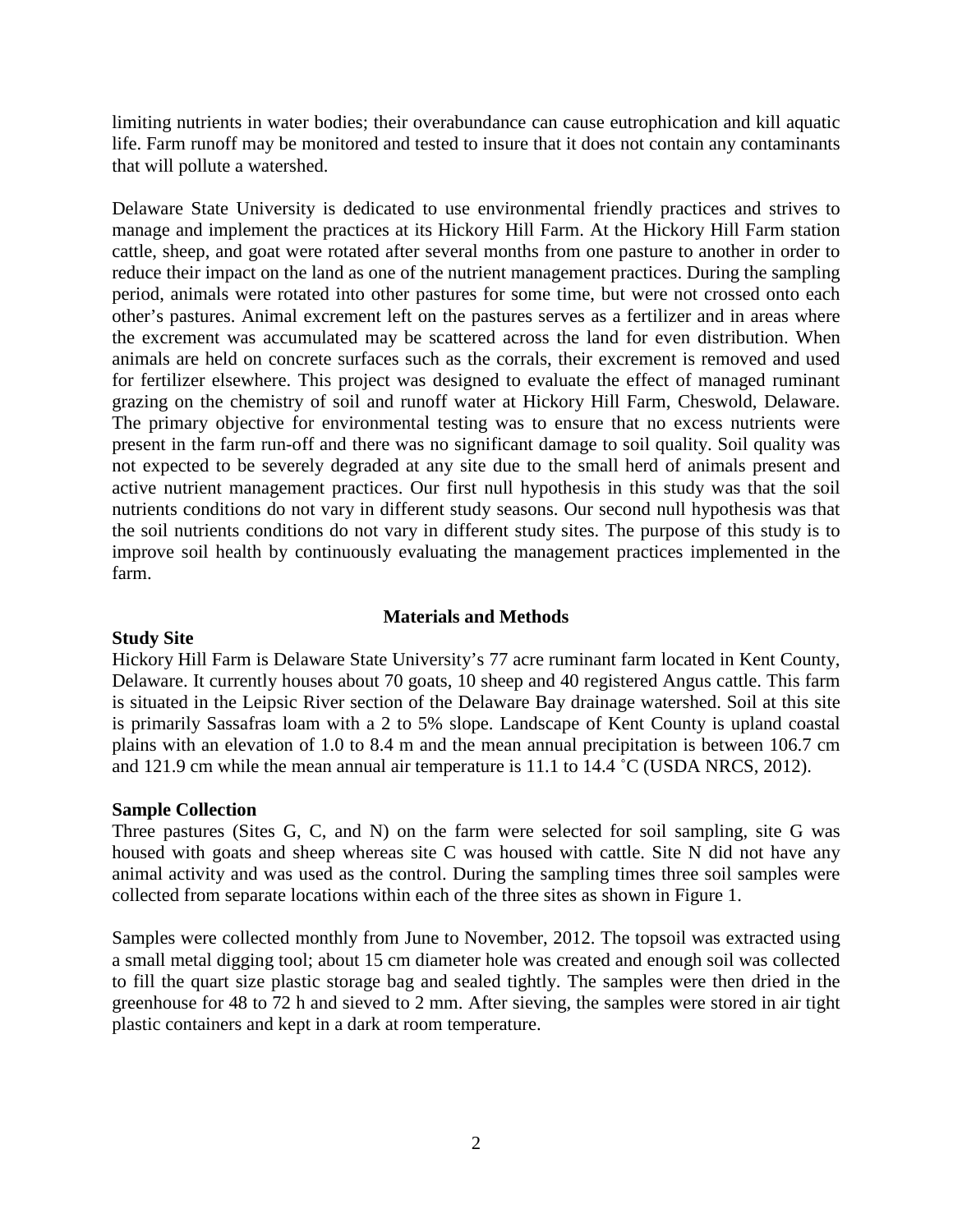

Figure 1. Study Area Map Showing Three Sites Used for the Experiment

The irrigation channel at the front of the farm located within the goat and sheep pasture was chosen as the water sampling source; two water samples were collected within the channel. Second sample was collected from the portion of the channel close to the adjacent property. Water samples for collection were available only once during the entire study period which was after the major storm, Hurricane Sandy. Water samples were collected using the direct sampling method from EPA # 2013 (U.S. Environmental Protection Agency, 1994). Samples were stored in brown plastic bottles at around 4 ˚C.

#### **Sediment Analysis**

Soil pH was analyzed using a 1:5 (V:V) soil to water ratio with 3 cm<sup>3</sup> of soil for 15 mL of deionized water, the solution was stirred and allowed to stand for 30 min. Soil pH was measured using Denver Instruments UB10 pH probe (Denver Instrument Company, CO). Soil electrical conductivity was used to measure the salinity of the soil. Conductivity of the soil sample was analyzed using a 1:2 (V:V) soil to water extract method (Dellavalle, 1992; Gartley, 2011). The soil extract was prepared using 10 cm<sup>3</sup> of soil and 16 mL of water at 25 °C. Conductivity was read at 25 °C using the Mettler and Toledo 6230 Conductivity Meter (Mettler-Toledo, LLC, OH).

Sediment phosphorous was extracted by using the Mehlich 3 extraction method. The extracted phosphorus was further analyzed with the help of Beckman Coulter DU 720 UV/ Vis Spectrophotometer (Beckman Coutler, Inc., CA) using the ammonia molybdate-ascorbic acid method (Wolf and Beegle, 2011). Nitrate, phosphate, chloride, and sulfate analyses of soil samples were conducted using a Metrohm Ion Chromatography system following EPA method 300 (Pfaf, 1993). Soil extract was prepared using a 1: 5 (V: V) soil to water ratio. The solution was mixed on a magnetic stirrer at 350 rpm for 10 min and then filtered through a 0.45 μm syringe filter.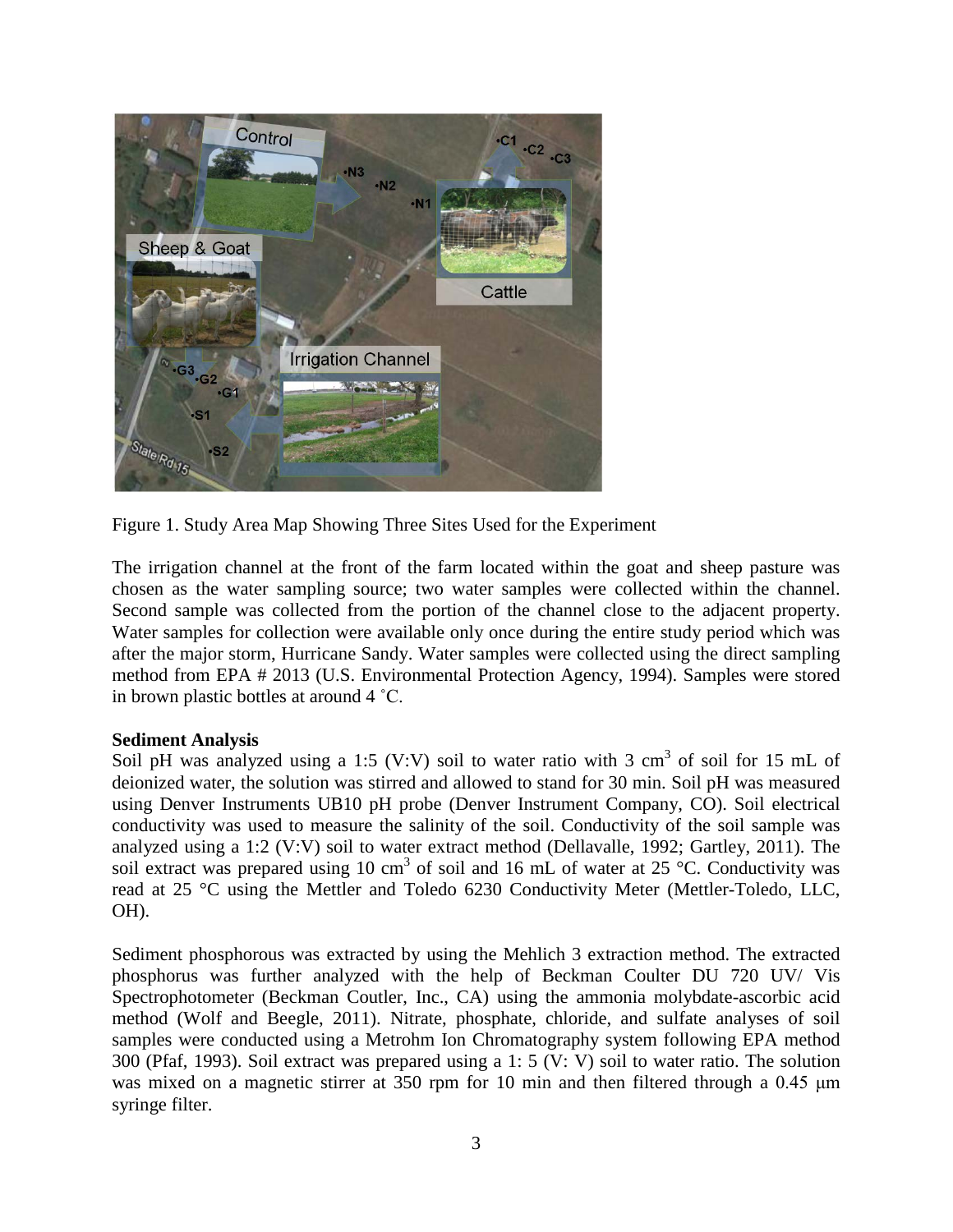#### **Water Sample Analysis**

Water samples were analyzed in triplicates and average values were used for data analysis. Total suspended solid analysis was conducted via the glass fiber filter method from (Boyd and Tucker, 1993). The pH of water samples was analyzed directly using Denver Instruments UB10 pH probe (Denver Instrument Company, CO). Conductivity was measured at 25 °C using the Mettler and Toledo 6230 Conductivity meter (Mettler-Toledo, LLC, OH). The nutrient parameters analyzed for water quality were reactive phosphorus, ammonia, nitrite, nitrate, total phosphorus and total nitrogen using HACH methods. The premeasured HACH reagent packets were used according to the HACH methods (8171, 8155, 8048, 8190, and 10071). Readings were measured using HACH Spectrophotometer DR/ 2500 and Digital Reactor Block 200 (HACH Company, CO, 2013).

#### **Statistical Analysis**

Statistical analyses were conducted on the sediment nutrient data and the water quality using the multivariate software program PRIMER (PRIMER-E Ltd, Plymouth, UK). Principal Component Analysis (PCA) was conducted to identify the environmental variables that have a major effect on the research sites. Null hypotheses generated for this study states that "soil chemistry would vary among the study seasons and sites based on ruminant grazing activities."

#### **Results and Discussion**

The physical and nutrient parameters of the farm soil and water samples studied were discussed in the previous section. The sites with animal activity have higher levels of sulfate, phosphate, nitrate, Mehlich 3 phosphorus and conductivity when compared to the control site, however, the control site had a higher pH and chloride concentration. According to the scale set by USDA SCS (1993), pH of the Hickory Hill Farm soil ranged from slightly acidic to slightly alkaline (5.5 to 7.6) (Figure 2).



Figure 2. Soil pH Analysis of Study Sites at Hickory Hill Farm, Cheswold, Delaware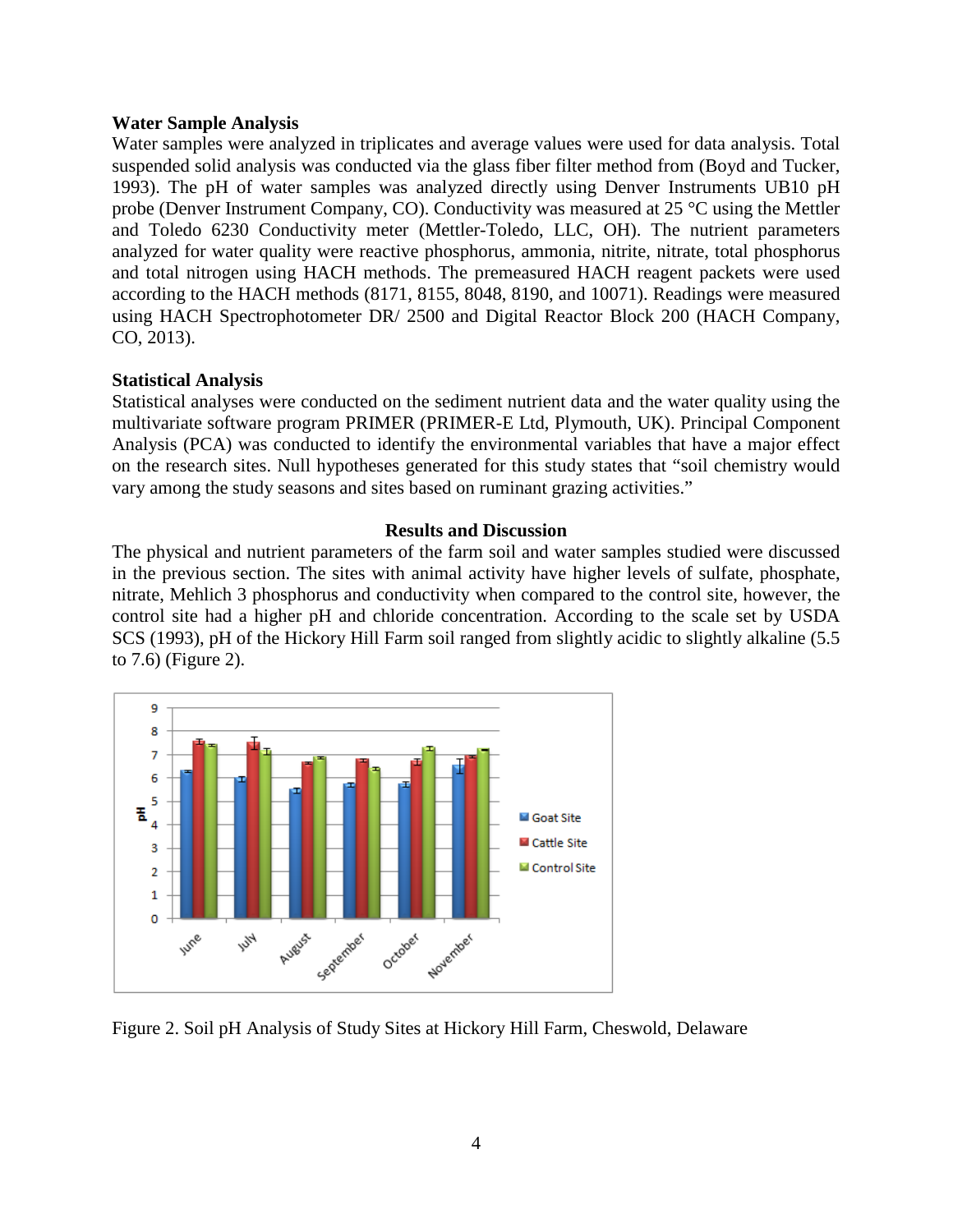The pH values for the goat and cattle sites were 5.5 to 6.3 and 6.7 to 7.7, respectively; whereas, the pH of the control site was around 6.4 to 7.4 and is periodically used to grow Alfalfa. According to USDA NRCS (2011) the pH for optimal yield of Alfalfa is 6.8 to 7.5. A pH range of 6 to 7 is generally considered as the most favorable pH for plant growth because nutrients are readily available for plant absorption. A pH range of 6.6 to 7.3 is favorable for microbial activities that contribute to the availability of nitrogen, sulfur, and phosphorus in soils. Soils with pH values below 5.5 generally have a low availability of calcium, magnesium, and phosphorus (USDA NRCS, 1998). Table 1 displays the results of the soil nutrient analyses. Electrical conductivity of the soil samples ranged from 0.06-0.36 mmhos/cm and samples with conductivity values less than 0.40 mmhos/cm were categorized as non-saline (Gartley, 2011).

| Month     |             |      | Conductivity | M3P     | Chloride | Nitrate | Phosphate | Sulfate |
|-----------|-------------|------|--------------|---------|----------|---------|-----------|---------|
|           | Site        | pН   | (mmhos/cm)   | (mg/kg) | (ppm)    | (ppm)   | (ppm)     | (ppm)   |
| June      | Goat        | 6.31 | 0.07         | 22.92   | 302.14   | 0.27    | 1.73      | 35.51   |
|           | Cattle      | 7.56 | 0.24         | 12.40   | 236.82   | 0.43    | 8.46      | 12.01   |
|           | N (Control) | 7.41 | 0.09         | 25.82   | 544.04   | 0.00    | 2.10      | 2.72    |
| July      | Goat        | 5.98 | 0.16         | 26.60   | 3.48     | 17.18   | 18.32     | 91.03   |
|           | Cattle      | 7.49 | 0.30         | 14.03   | 6.15     | 47.58   | 17.37     | 9.21    |
|           | N (Control) | 7.14 | 0.16         | 20.75   | 17.50    | 18.33   | 5.01      | 4.82    |
| August    | Goat        | 5.50 | 0.19         | 17.37   | 5.80     | 59.24   | 14.77     | 84.59   |
|           | Cattle      | 6.65 | 0.16         | 20.72   | 0.80     | 21.12   | 21.40     | 5.26    |
|           | N (Control) | 6.89 | 0.11         | 11.32   | 0.67     | 13.16   | 4.95      | 3.58    |
| September | Goat        | 5.72 | 0.13         | 24.10   | 2.92     | 33.62   | 23.93     | 48.93   |
|           | Cattle      | 6.78 | 0.20         | 27.23   | 7.12     | 19.90   | 25.53     | 11.19   |
|           | N (Control) | 6.40 | 0.07         | 12.72   | 0.80     | 4.56    | 5.00      | 2.70    |
| October   | Goat        | 5.74 | 0.08         | 24.57   | 2.56     | 7.84    | 17.76     | 39.16   |
|           | Cattle      | 6.68 | 0.36         | 29.80   | 32.60    | 71.17   | 26.02     | 26.75   |
|           | N (Control) | 7.28 | 0.06         | 11.38   | 1.86     | 3.83    | 3.39      | 2.47    |
| November  | Goat        | 6.52 | 0.09         | 20.43   | 1.80     | 7.46    | 6.79      | 9.47    |
|           | Cattle      | 6.92 | 0.10         | 24.82   | 0.84     | 3.80    | 12.86     | 1.27    |
|           | N (Control) | 7.22 | 0.07         | 13.53   | 1.16     | 5.65    | 3.32      | 1.01    |

Table 1. Soil Nutrient Analysis of Study Sites at Hickory Hill Farm, Cheswold, Delaware

Soil phosphate was measured in the soluble orthophosphate form that is most accessible to plants and prone to leaching. Mehlich 3 Phosphorus levels at study sites ranged from 11.3 mg/kg to 29.8 mg/kg (Figure 3). Optimum phosphorus concentrations for wheat or Alfalfa crops is 21-25 mg/kg, phosphorous concentrations more than 31 mg/kg are considered to be very high, and 0 to 15 mg/kg are very low (Sawyer and Mallarino, 1999). Phosphorus moves from agricultural land to surface water bodies in sediment-bound and dissolved forms. Sediment-bound phosphorus is associated with minerals and organic matter. The Mehlich 3 Phosphorus test is suitable for extracting phosphorus and other elements in acidic and neutral soils (Elrashidi, 2001).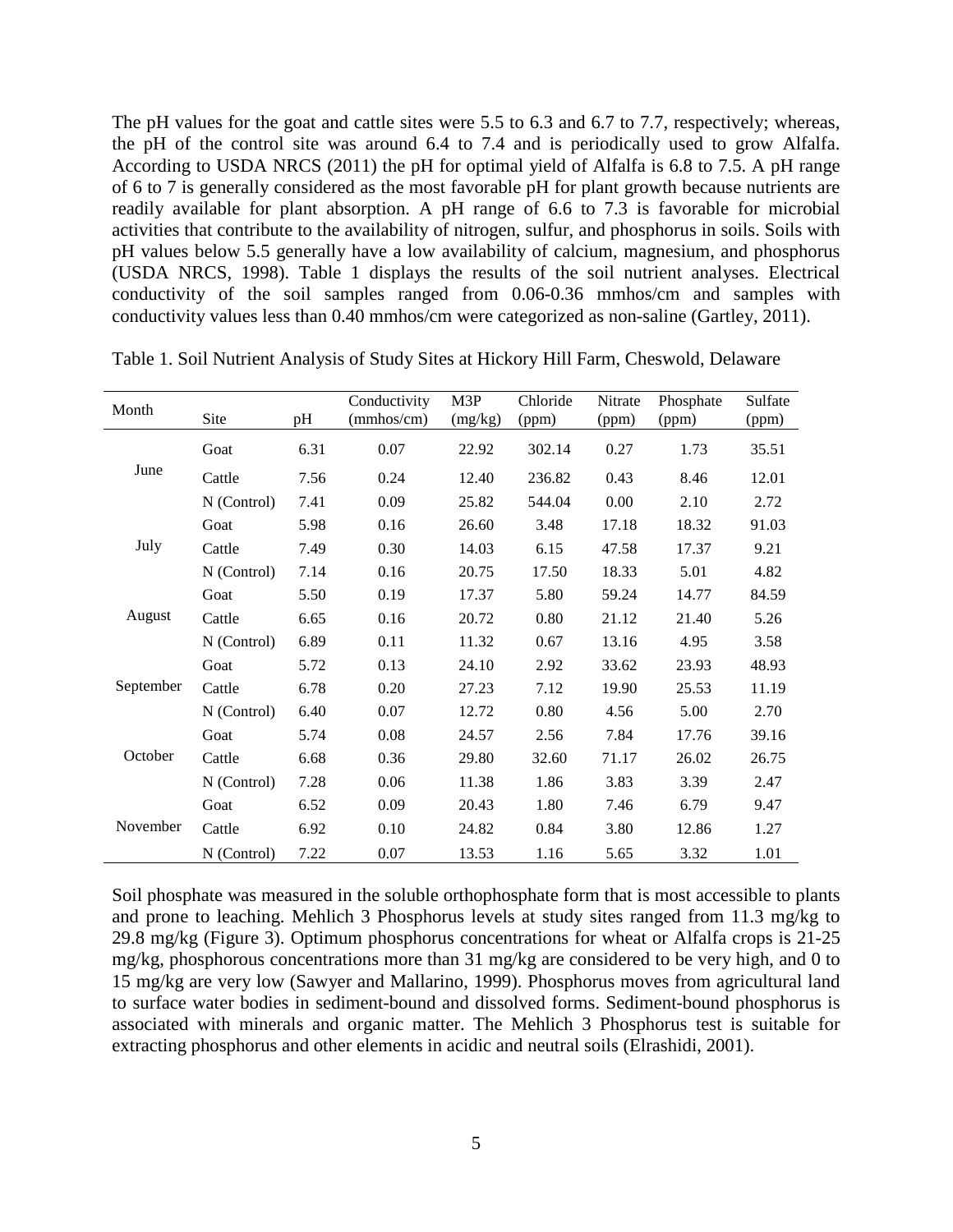

Figure 3. Soil Mehlich 3 Phosphorus Analysis of Study Sites at Hickory Hill Farm, Cheswold, Delaware

The soil nitrate levels at our study sites ranged from 0 ppm to 71.2 ppm (Figure 4). Nitrate levels at cattle and goat sites were comparatively higher than the control site. Nitrogen can readily leach out of the root zone in the form of nitrate; typically 20 ppm of nitrate from topsoil is sufficient for good yield for high nitrogen crops. In soils where animal manure is applied as a fertilizer, nitrate levels at 14 ppm concentrations are sufficient for the crops. Soil nitrate values above 40 ppm in topsoil will turn off the ability of bacteria and legumes to fix nitrogen (USDA NRCS, 2011). Nitrogen fixation occurs through the roots of leguminous plants which contain root nodules that convert atmospheric nitrogen to ammonia (Chiras and Reganold, 2013). Alfalfa, a leguminous plant is grown at the control site because of its contribution to nitrogen cycling. According to the PCA of all the parameters monitored, phosphate and nitrate levels had the most effect on the study sites.

PCA plot nutrient variables were compared with respect to seasons (Figure 5). The PCA plot was interpreted as considering the distance of the samples from Eigene vectors. When all the variables were considered in the analysis, Mehlich 3 phosphate and sulfate were on the positive scale of PC2. In the summer, sites with goats were closer to the M3 phosphate vector indicating that their levels were high, whereas in the fall, cattle sites were near the total phosphorous vector. The nitrite levels were high at the control site and low at the goat and cattle sites in the summer and fall. Therefore, considering all the vectors and their distance to the study sites based on seasons, the null hypothesis "the soil nutrients conditions do not vary in different study seasons" was rejected.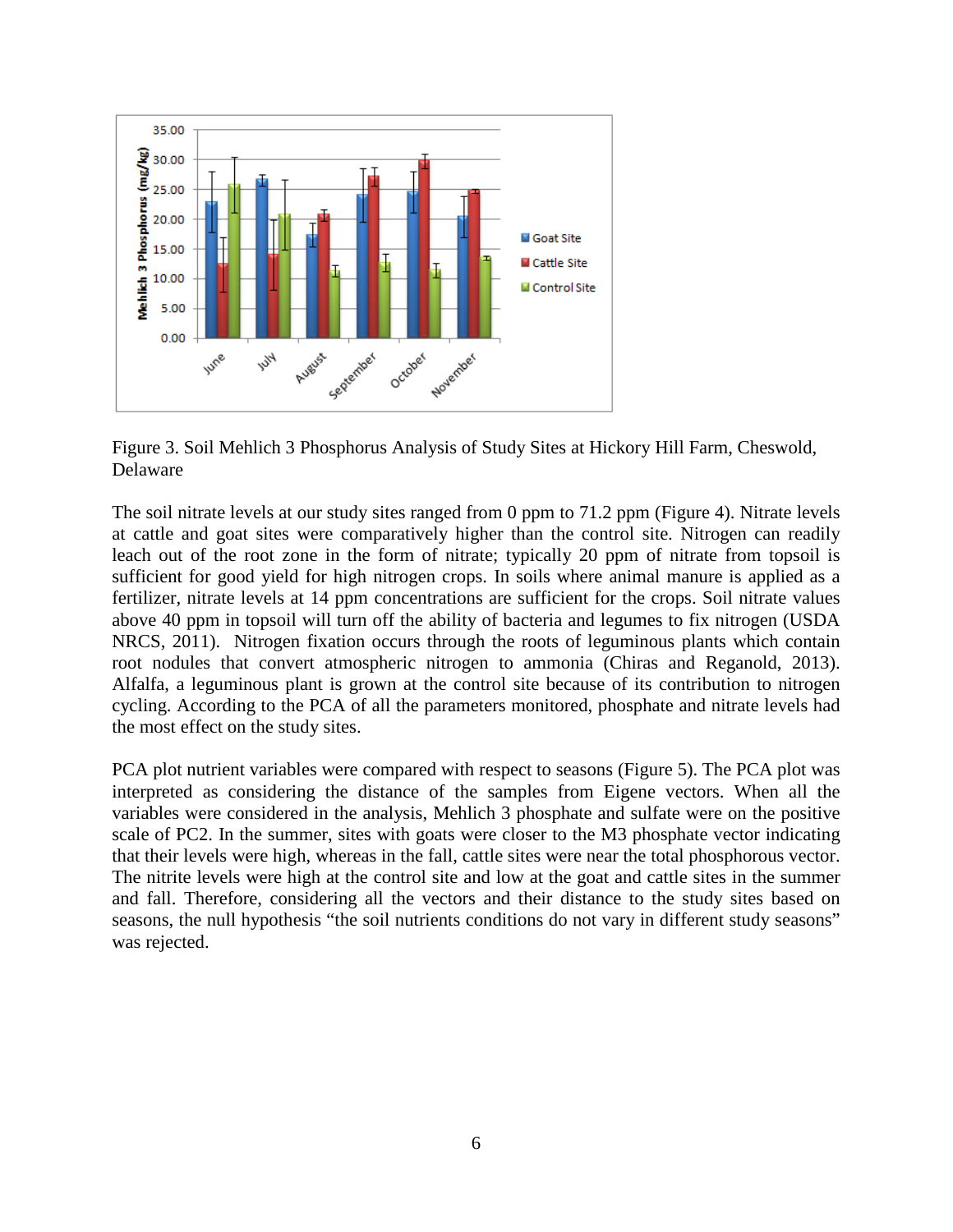

Figure 4. Nitrate Analysis of Study Sites at Hickory Hill Farm, Cheswold, Delaware



Figure 5. Principle Component Analysis for Soil Nutrient Parameters

PCA plot compared the effect of nutrient variables between the study sites (Figure 6). The soil conductivity, nitrate and phosphate levels were maximum at the cattle site, moderate at the goat site, and low at the control site. Whereas, soil Mehlich 3 phosphorus and sulfate were high at the goat site, moderate at the cattle site, and low at the control site. The irrigation channel is closer to the goat site and this might have influenced the Mehlich 3 phosphorous levels at the goat site. Unexpectedly, the pH and chloride levels in the soil were high at the control sites than the cattle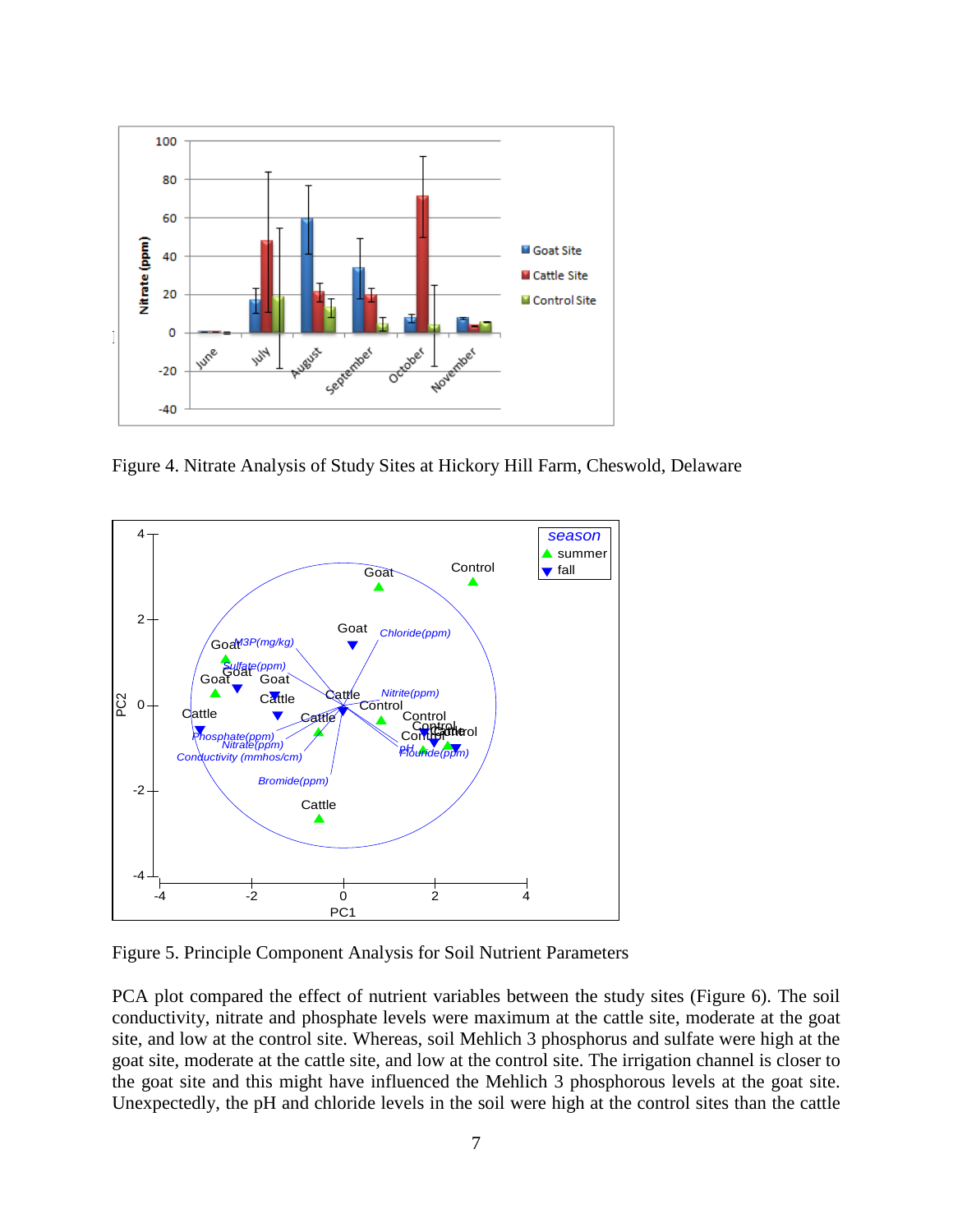and goat sites. From the PCA plot, differences in the nutrient conditions for the study sites were observed. Therefore, the null hypothesis which states: "the soil nutrients conditions do not vary in different study sites" was rejected.



Figure 6. Principle Component Analysis for Soil Nutrient Parameters

Water quality results were evaluated by comparing the results to standards set by Delaware's Department of Natural Resources and Environmental Control (DNREC) (Table 2). The pH values for samples 1 and 2 were 6.8 and 7.4, respectively, and both lie within the pH range of 6.5-8.5 set by DNREC. Conductivity for both samples was  $1.28 \times 10^{-3}$  ppt and was considered to be desired, because salinity values less than 5 ppt are appropriate for a freshwater system. Total suspended solids for samples 1 and 2 were 31.67 mg/L and 17.33 mg/L, respectively. The threshold set by DNREC for total suspended solids is 20 mg/L and sample 2 was under the threshold, while sample 1 exceeded the threshold. Total phosphorus from samples 1 and 2 were 0.60 mg/L and 1.18 mg/L both exceeded the 0.2 mg/L threshold for total phosphorus. The total nitrogen for samples 1 and 2 were 1.40 mg/L and 4.37 mg/L, respectively. The threshold for total nitrogen is 3.0 mg/L. The threshold was exceeded by sample 2, but not by sample 1 (DNREC, 2006). DNREC has not set numerical thresholds for reactive phosphorus, nitrate, ammonia, or nitrite and so they were not separately discussed. These results show that the run off contains excess levels of phosphorous, nitrogen, and total suspended solids. As a result of limited run-off accumulation, water samples were collected only once after the storm. Efficient management practices have not been suggested due to lack of optimal number of water samples for analysis. Detailed studies would help to improve the farm management practices.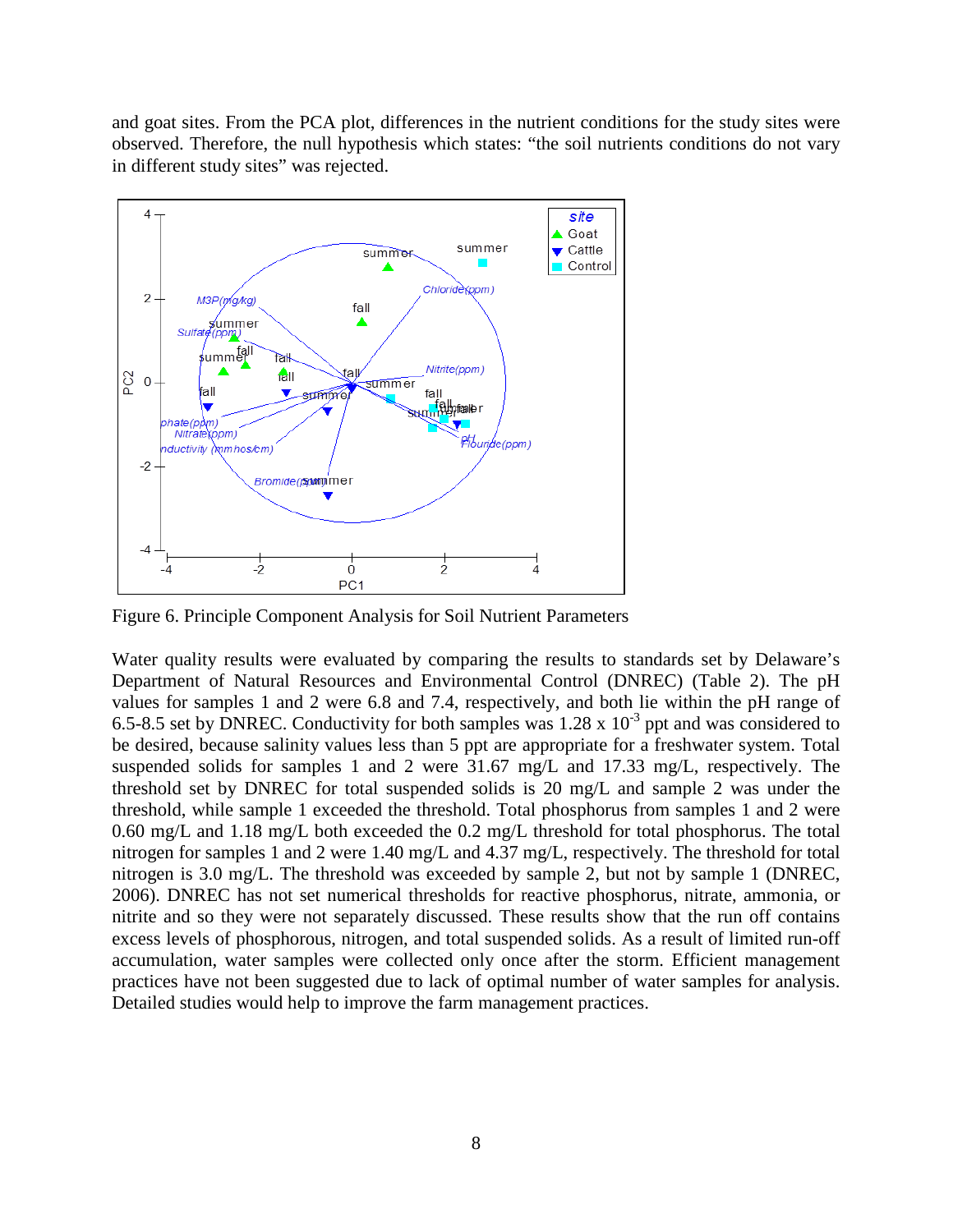| Samples | pH   | Conductivity<br>(ppt) | <b>TSS</b><br>(mg/L) | Reactive<br>Phosphorous<br>(mg/L) | Nitrate<br>(mg/L) | Ammonia<br>(mg/L) | Nitrite<br>(mg/L) | <b>Total P</b><br>(mg/L) | <b>Total N</b><br>(mg/L) |
|---------|------|-----------------------|----------------------|-----------------------------------|-------------------|-------------------|-------------------|--------------------------|--------------------------|
|         | 6.84 | $1.28 \times 10^{-3}$ | 31.67                | 0.11                              | 0.37              | 0.03              | $0.00\,$          | 0.60                     | 1.40                     |
|         | 7.41 | .28 x $10^{-3}$       | 17.33                | 0.35                              | 2.00              | 0.10              | 0.01              | 1.18                     | 4.37                     |

Table 2. Nutrient Analysis of Run-off Water at Hickory Hill Farm, Cheswold, Delaware

#### **Conclusion**

The absence of repeat data on water quality limits the ability to make any conclusion as to the overall impact of farm water run-off as a non-point source of pollution. Although the water samples had nitrogen and phosphorus levels more than the limits suggested by DNREC; they may not be considered as sources of pollution. This channel does not directly connect to a permanent body of water, and the run-off is being absorbed into the land and looses more of these nutrients before converging with a permanent water body. The two null hypotheses generated for this study were rejected because the soil nutrient quality differed with the type of sites studied and also with seasonal changes. The difference in nutrient quality may be due to the location of study sites and the grazing activities of the animals.

Overall, soil quality was not found to be severely degraded from ruminant grazing activities. At the site containing goats, pH was around 6.0, which was slightly more acidic than preferred. Both the cattle and goat sites experienced peaks in nitrate (above 40 mg/L) at different study periods. The control site had an average nitrate level of 7.59 mg/L which is considered low and a Mehlich 3 phosphorus level of 15.9 mg/kg which is also very low. The crop (Alfalfa) activities at the control site are likely to be responsible for the nutrient depletion. Long-term soil quality monitoring would be necessary to conclusively link ruminant grazing or crop cultivation to any trend in soil chemistry. However, the soil quality evaluation revealed in the study that soil chemical nature is suitable for the long-term sustainability of the land.

#### **Acknowledgements**

The authors would like to acknowledge Dr. Stacy Smith for her intellectual contribution in determining the key quality parameters for soil and water testing. We also thank Dr. Dahlia Jackson O'Brien for her assistance in implementation of our research. We would like to thank the Hickory Hill Farm crew for their assistance and support throughout our study. This research was funded by NSF SMILE HRD0928404 and USDA NRCS and USDA NIFA.

#### **References**

Chesapeake Executive Council. (2009). "2011 Milestones for Reducing Nitrogen and Phosphorus." http://www.chesapeakebay.net/publications/title/2011 milestones to reduc e\_nitrogen\_and\_phosphorus) [Retrieved June 6, 2012].

Chiras, D.D., and J.P. Reganold (2013). *Natural Resource Conservation: Management for a Sustainable Future*, 9<sup>th</sup> ed. Upper Saddle River, NJ: Prentice Hall.

Dellavalle, N.B. (1992). "Determination of Specific Conductance in Supernatant 1:2 Soil: Water Solution." In *Handbook on Reference Methods for Soil Analysis*. Athens, GA: Soil and Plant Analysis Council, Inc.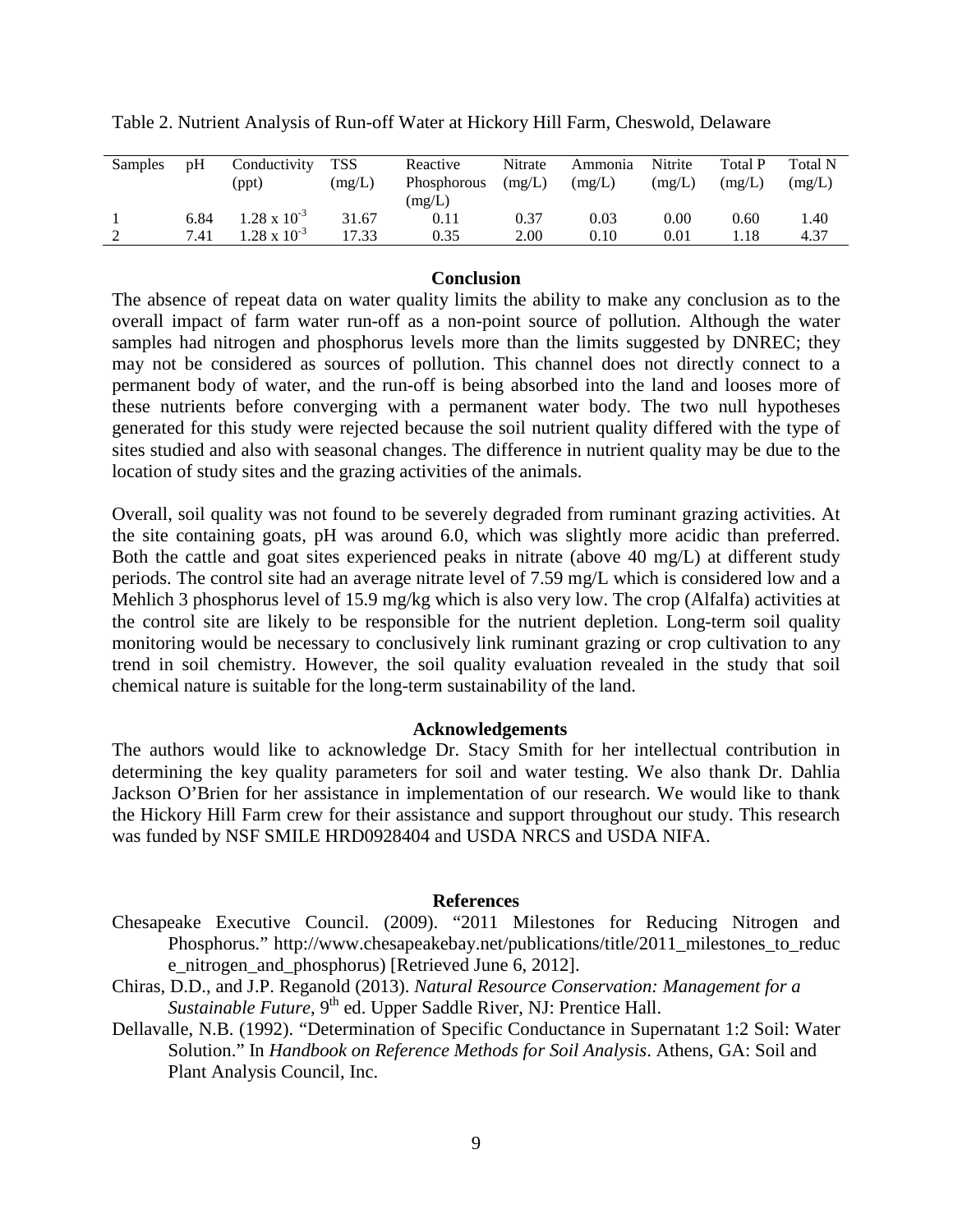- DNREC. (2006). "Leipsic River Watershed Proposed TMDLs." [http://www.dnrec.delaware.gov/swc/wa/Documents/TMDL\\_TechnicalAnalysisDocume](http://www.dnrec.delaware.gov/swc/wa/Documents/TMDL_TechnicalAnalysisDocume) nts/7\_LeipsicTMDLAnalysis.pdf) [Retrieved January 17, 2013].
- Elrashidi, M.A. (2001). Selection of an Appropriate Phosphorus Test for Soils. USDA NRCS, National Soil Survey Center, Lincoln, NE.
- Gartley, K. (2011). "Recommended Soluble Salts Test." In The North Coordinating Committee for Soil Testing, Recommended Soil Testing Procedures for the Northeastern United States. Northeastern Regional Publication No. 493 3rd Edition. http://extension.udel.edu/lawngarden/1864-2/lawn-garden/soil - health[composting/recommended-soil-testing-procedures-for-the-northeastern-united-states/](http://extension.udel.edu/lawngarden/1864-2/lawn-garden/soil%20-health-%09composting/recommended-soil-testing-procedures-for-the-northeastern-united-states/) [Retrieved June 30, 2012].
- HACH Company. (2013)."EPA Complaint Methods." http://www.hach.com/epa [Retrieved June 30, 2013].
- Kee, E. (2010). "Delaware Agriculture." http://www.nass.usda.gov/Statistics\_by\_State/Delaware/Publications/DE%20Ag%20Bro chure\_web.pdf [Retrieved August 8, 2012].
- Pfaff, J.D. (1993). EPA Method 300.0 Determination of Inorganic Anions by Ion Chromatography. Revision 2.1, Environmental Monitoring Systems Laboratory, Office of Research and Development, U.S. Environmental Protection Agency. Cincinnati, OH.
- Sawyer, J.E., and A.P. Mallarino. (1999). "Differentiating and Understanding the Mehlich 3, Bray, and Olsen Soil Phosphorus Tests." Paper Presented at the 19<sup>th</sup> Annual Crop Pest Management Short Course, University of Minnesota, St. Paul, MN.
- U.S. Department of Agriculture Soil Conservation Service [USDA SCS] (1993). "Soil Survey Manual." Soil Conservation Service. Handbook 18. <http://soils.usda.gov/technical/manual/> [Retrieved June 30, 2012].
- U.S. Department of Agriculture Natural Resources and Conservation Service [USDA NRCS]. (2011). "Soil Quality Indicators: Soil pH." [http://soils.usda.gov/sqi/assessment/files/pH\\_sq\\_chemical\\_indicator\\_sheet.pdf](http://soils.usda.gov/sqi/assessment/files/pH_sq_chemical_indicator_sheet.pdf) [Retrieved August 8, 2012].
- U.S. Department of Agriculture, Natural Resource Conservation Service [USDA NRCS]. (1998). "Soil Quality Indicators: pH." http://www.nrcs.usda.gov/Internet/FSE\_DOCUMENTS/nrcs142p2\_052208.pdf [Retrieved January 17, 2013].
- U.S. Department of Agriculture, Natural Resource Conservation Service [USDA NRCS]. (2012). Soil Survey Geographic Database for Kent County, Delaware. USDA NRCS, Fort Worth, TX.
- U.S. Environmental Protection Agency. (2005). "Agriculture Non-Point Source Fact Sheet." http://water.epa.gov/polwaste/nps/agriculture\_facts.cfm [Retrieved January 17, 2013].
- U.S. Environmental Protection Agency Environmental Response Team. (1994). "Surface Water Sampling SOP." http://www.ert.org/products/2013.PDF [Retrieved June 30, 2012].